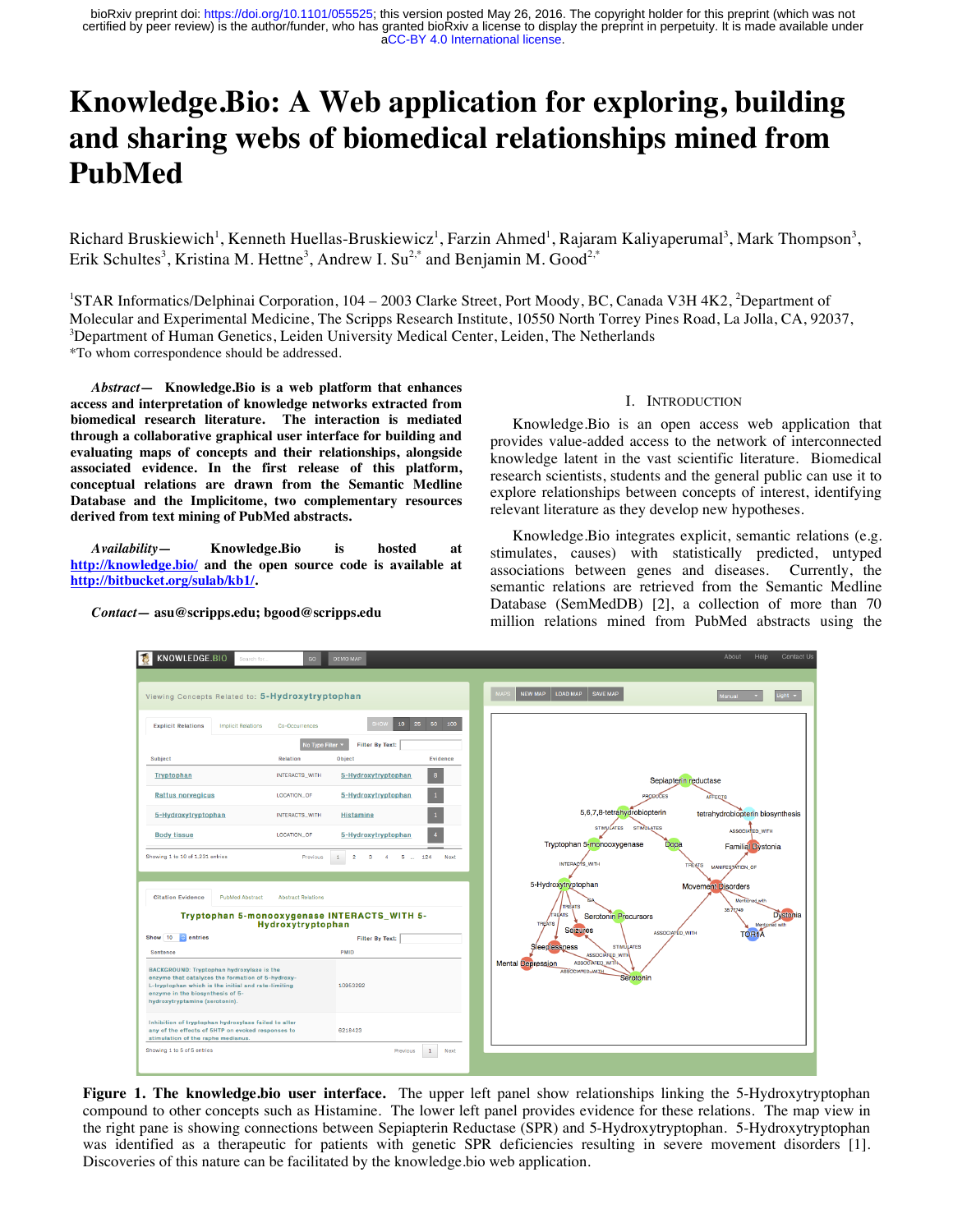SemRep natural language processing system [3, 4]. The predicted gene-disease associations are incorporated from the "Implicitome", a resource computed from PubMed abstracts using 'concept profile' technology [5].

| KNOWLEDGE.BIO            | GO<br>smith<br>DEMO MAP        |
|--------------------------|--------------------------------|
|                          | smith Kline Beecham            |
| <b>Viewing Concep</b>    | smith-Lemli-Opitz Syndrome     |
| <b>Explicit Relation</b> | smith-Magenis syndrome         |
|                          | smithella                      |
| Subject                  | <b>Tinsmith</b>                |
|                          | Showing 21 to 29 of 29 entries |

**Figure 2**. Concept search. Users initiate a session with a text-based search and then select a specific, unique concept to start relation exploration. Here the user has searched for 'Smith' and is about to select Smith-Lemli-Opitz Syndrome.

The knowledge in the system is centered on the relationships between uniquely defined concepts, which may either be biomedical concepts from the Unified Medical Language System (UMLS) [6] or genes cataloged within Entrez Gene [7]. The user interacts with the application by searching through this concept space, identifying relations of interest, browsing supporting PubMed references, and iteratively constructing a dynamic network diagram depicting the selected relationships (Figure 1). Below we consider each feature in turn, providing an example of using Knowledge.Bio to identify a new potential gene disease relationship and unearth a hypothetical explanation for the association.

## II. USING KNOWLEDGE.BIO

Knowledge.Bio is a "one-stop-shop", a single page application allowing the user to explore biomedical knowledge.

**Starting a search.** Users initiate exploration by typing into the search box located to the right hand side of the site logo - some text string expected to match, at least partially, the name of a disease, gene or drug of interest to them. Pressing "Enter" or clicking "Go" results in a popup window highlighting concepts with names matching the search string. Searching for 'smith' identifies 29 concepts such as Smith-Lemli-Opitz Syndrome that appear in explicit relations (Figure 2).

Selecting one of the enumerated concepts results in retrieval of associated conceptual relationships into tabbed tables on the left hand side of the application: the "Explicit" table presenting relationships retrieved from SemMedDB (Figure 3) and the "Implicit" data table, presenting Implicitome-indexed relationships (Figure 4). When a concept is first selected, a graphical node tagged with the chosen concept name is rendered in the concept map view to the right hand side of the screen.

| <b>Explicit Relations</b><br><b>Implicit Relations</b>                                                                                                                                                                                                                                                                                                             | Co-Occurrences            | <b>SHOW</b>                                                                                   | 10<br>25<br>50<br>100 |  |  |  |  |
|--------------------------------------------------------------------------------------------------------------------------------------------------------------------------------------------------------------------------------------------------------------------------------------------------------------------------------------------------------------------|---------------------------|-----------------------------------------------------------------------------------------------|-----------------------|--|--|--|--|
|                                                                                                                                                                                                                                                                                                                                                                    |                           | No Type Filter<br><b>Filter By Text:</b>                                                      |                       |  |  |  |  |
| <b>Subject</b>                                                                                                                                                                                                                                                                                                                                                     | <b>Relation</b>           | Object                                                                                        | Evidence              |  |  |  |  |
| Smith-Lemli-Opitz Syndrome                                                                                                                                                                                                                                                                                                                                         | ASSOCIATED_WITH           | cholesterol biosynthesis                                                                      | 8                     |  |  |  |  |
| <b>Anesthetics</b>                                                                                                                                                                                                                                                                                                                                                 | <b>TREATS</b>             | Smith-Lemli-Opitz Syndrome                                                                    | $\overline{2}$        |  |  |  |  |
| Gonadoblastoma                                                                                                                                                                                                                                                                                                                                                     | <b>COEXISTS_WITH</b>      | Smith-Lemli-Opitz Syndrome                                                                    |                       |  |  |  |  |
| Smith-Lemli-Opitz Syndrome                                                                                                                                                                                                                                                                                                                                         | $\mathbb{R}\mathbb{A}$    | <b>Metabolic Diseases</b>                                                                     | 10                    |  |  |  |  |
| Showing 1 to 100 of 219 entries                                                                                                                                                                                                                                                                                                                                    |                           | Previous                                                                                      | ö<br>a<br>۰.<br>Next  |  |  |  |  |
| <b>Citation Evidence</b><br><b>PubMed Abstract</b>                                                                                                                                                                                                                                                                                                                 | <b>Abstract Relations</b> |                                                                                               |                       |  |  |  |  |
| Show 10<br><b>R</b> entries                                                                                                                                                                                                                                                                                                                                        |                           | Smith-Lemli-Opitz Syndrome ASSOCIATED WITH cholesterol biosynthesis<br><b>Filter By Text:</b> |                       |  |  |  |  |
| Sentence                                                                                                                                                                                                                                                                                                                                                           |                           | <b>PMID</b>                                                                                   |                       |  |  |  |  |
| also known as "RSH syndrome" [MIM 270400]) is an autosomal<br>recessive multiple malformation syndrome due to a defect in<br>cholesterol biosynthesis.                                                                                                                                                                                                             |                           | 9634533                                                                                       |                       |  |  |  |  |
| RSH/Smith-Lemli-Opitz (RSH/SLO) syndrome is an autosomal<br>recessive malformation syndrome recently shown to be<br>associated with a severe deficiency of cholesterol biosynthesis<br>and markedly elevated plasma and tissue levels of 7-<br>dehydrocholesterol (7-DHC), the immediate precursor of<br>cholesterol in the Kandulsch-Russell biosynthetic pathway |                           | 9024557                                                                                       |                       |  |  |  |  |

**Figure 3. Explicit relations table view.** Here, the 'explicit relations' tab is selected, displaying 219 relations containing Smith-Lemli-Opitz Syndrome as either the subject or or the object. The table may be filtered based on the appearance of specified strings ("filter by text") or based on the semantic types of the entities in the table (drop down "Type Filter"). The evidence column displays the number of PubMed references supporting the predicted relationship. Clicking on the number of references brings up the 'Citation Evidence' view displaying the sentences where the relations were found as well as links to the underlying abstract.

**Navigating relation tables.** Once a seed concept is selected, the user may continue to iteratively explore the evidence associated with each displayed conceptual relationship. For explicit data relationships, clicking on the "Evidence" button for each row results in the display of matching sentences from PubMed articles in the "Citation Evidence" data table at the lower left hand corner of the screen (Figure 3). Clicking on such citation sentences also displays the associated PubMed abstract. For implicit relationships, clicking on the score field of the relationship displays a "Co-Occurrence" list of so-called "B" associated concepts which contribute transitively to the given implicit relationship between the seed "A" concept and matching "C" implicit concept (following Swanson's ABC model [8] as implemented by the Implicitome [5]).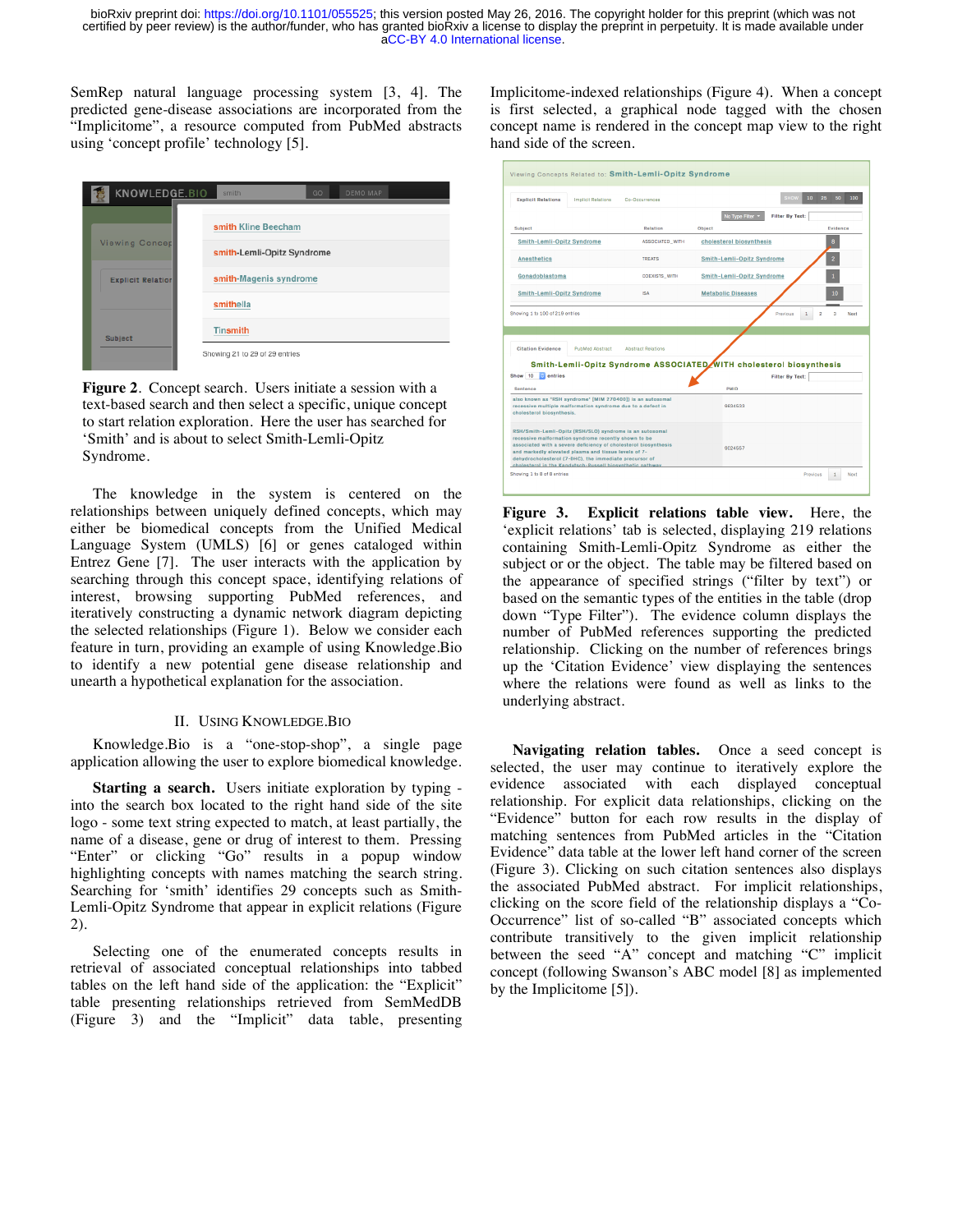| Viewing Concepts Related to: Smith-Lemli-Opitz Syndrome |                           |                |              |   |                |    |    |             |     |      |  |
|---------------------------------------------------------|---------------------------|----------------|--------------|---|----------------|----|----|-------------|-----|------|--|
|                                                         |                           |                |              |   |                |    |    |             |     |      |  |
| <b>Explicit Relations</b>                               | <b>Implicit Relations</b> | Co-Occurrences |              |   | <b>SHOW</b>    | 10 | 25 | 50          | 100 |      |  |
|                                                         | <b>Filter By Text:</b>    |                |              |   |                |    |    |             |     |      |  |
| <b>Related Concept</b>                                  |                           |                | <b>Score</b> |   |                |    |    |             |     |      |  |
| DHCR7                                                   |                           |                | 1716.48881   |   |                |    |    |             |     |      |  |
| MID1                                                    |                           |                | 45.44745     |   |                |    |    |             |     |      |  |
| CYP2R1                                                  |                           |                | 35.63370     |   |                |    |    |             |     |      |  |
| <b>CYP27A1</b>                                          | 28.40832                  |                |              |   |                |    |    |             |     |      |  |
| Showing 1 to 10 of 385 entries                          |                           |                | Previous     | 1 | $\overline{2}$ | з  | 4  | 5<br>$\sim$ | 39  | Next |  |

**Figure 4. Implicit relations table view.** This view shows genes that are predicted to be associated with Smith-Lemli-Opitz Syndrome based on the similarity of their concept profiles. The power of the association is quantified in the 'Score' column. Clicking on the score will show the key concepts used to connect the gene to the disease in the 'Co-Occurrences' tab.

In addition, users may click concept links displayed in each of these data tables to bring up a popup window presenting the definition and associated meta-data for the concept. Definitions are drawn either from the UMLS or, in the case of genes, from the mygene.info Web service [9]. The popup window also displays buttons which give the user the option of navigating to that concept's other relationship data, or to add the concept node and the associated relationship (as an edge) to the user's concept map. Conceptual relationships may also be added to the concept map by dragging the given row on the left hand data table, over to the right hand concept map graphical view.

**Building concept maps.** As the user navigates the relations provided in the table views, they can manually construct a graphical map of the relations that they deem relevant and trustworthy based on inspection of the provided evidence. This interactive map, rendered in the right hand panel of the interface, provides a way to both visualize and store the network of knowledge identified in their browsing session (Figure 5). Concept labelled graph nodes are color coded by primary concept category: red for disease concepts, blue for gene concepts, green for pharmaceutical concepts including protein products, cyan for pathway concepts, and gray for other concept types such as cell components. Clicking on nodes or edges of the concept map bring up popup windows with node/edge navigation and deletion options. Importantly, the user can reveal the evidence underlying a relation in the citation view by clicking on the relation edges in the map. As the relations provided by the application are the result of imperfect text-mining, review of the textual evidence underlying each is crucial. For example, some may disagree with the relation in Figure 3 indicating 'Anesthetics treat Smith-Lemli-Opitz Syndrome' and thus can choose to remove it from their personal maps. In addition, option widgets located above the concept map view give the user control over

"manual" versus various auto-layout map renderings provided by cytoscape.js [10], as well as a "dark versus light" background coloring switch.

**Archiving and sharing concept maps.** The current release of Knowledge.Bio provides buttons to trigger saving and reloading of user-constructed concept maps onto the user's local computer, stored in a Knowledge.Bio-specific formatted text file. The text file contains tab delimited representations of each relation in the map followed by a JSON object that stores the layout. A collection of sample Knowledge.Bio maps that can be loaded into the application can be found at https://figshare.com/articles/Demonstration\_knowledge\_bio\_gr aphs/3394114 .

**Generating a hypothesis.** The map displayed in Figure 5 encapsulates one example discovery process that could lead to a testable hypothesis (also described in [5]). Beginning with a search for Smith-Lemli-Opitz Syndrome, the user first selects the implicit relations tab and identifies CYP2R1 as potentially relevant gene (Figure 5A). Next, the user identifies DHCR7 as a known causative gene based on multiple explicit statements in the literature (Figure 5B). Finally, the user identifies explicit statements indicating that both DHCR7 and CYP2R1 affect Vitamin D metabolism (Figure 5C,D), suggesting this as a potentially common mechanism linking CYP2R1 to Smith-Lemli-Opitz Syndrome.

### III. DISCUSSION

Since Swanson's introduction of the paradigm of 'literature based discovery' (LBD) [8], a variety of LBD tools have been introduced. Many of the these are reviewed in [11, 12] though most of the approaches mentioned are either not represented in user friendly applications or are no longer publicly available. A few examples of tools that are online at the time of this writing include Semantic MEDLINE [13], EpiphaNet [14], and Arrowsmith [15]. Semantic MEDLINE and EpiphaNet both expose semantic relationship data from SemmedDB, rendering graphical networks in response to user queries. EpiphaNet extends the relations in Semantic MEDLINE with relation rankings and predicted associations based on distributional semantics, a methodology that, as in the Implicitome, quantifies the likelihood that two concepts are related based on the similarity of their vectors of co-occurring concepts. EpiphaNet's current online form (http://epiphanet.uth.tmc.edu), varies from that described in the original manuscript in that focuses exclusively on identifying links between drugs and side effects whereas Knowledge.Bio and Semantic MEDLINE span interconnections between more than 50 different semantic types. Semantic MEDLINE focuses on establishing a process through which the user can rapidly iterate with the interface as they explore the new relationships that it brings to their attention - a process that they refer to as "cooperative reciprocity". Arrowsmith lacks a network-based visualization, it focuses only on identifying the most relevant intervening 'B' terms linking two input "A" and "C" terms.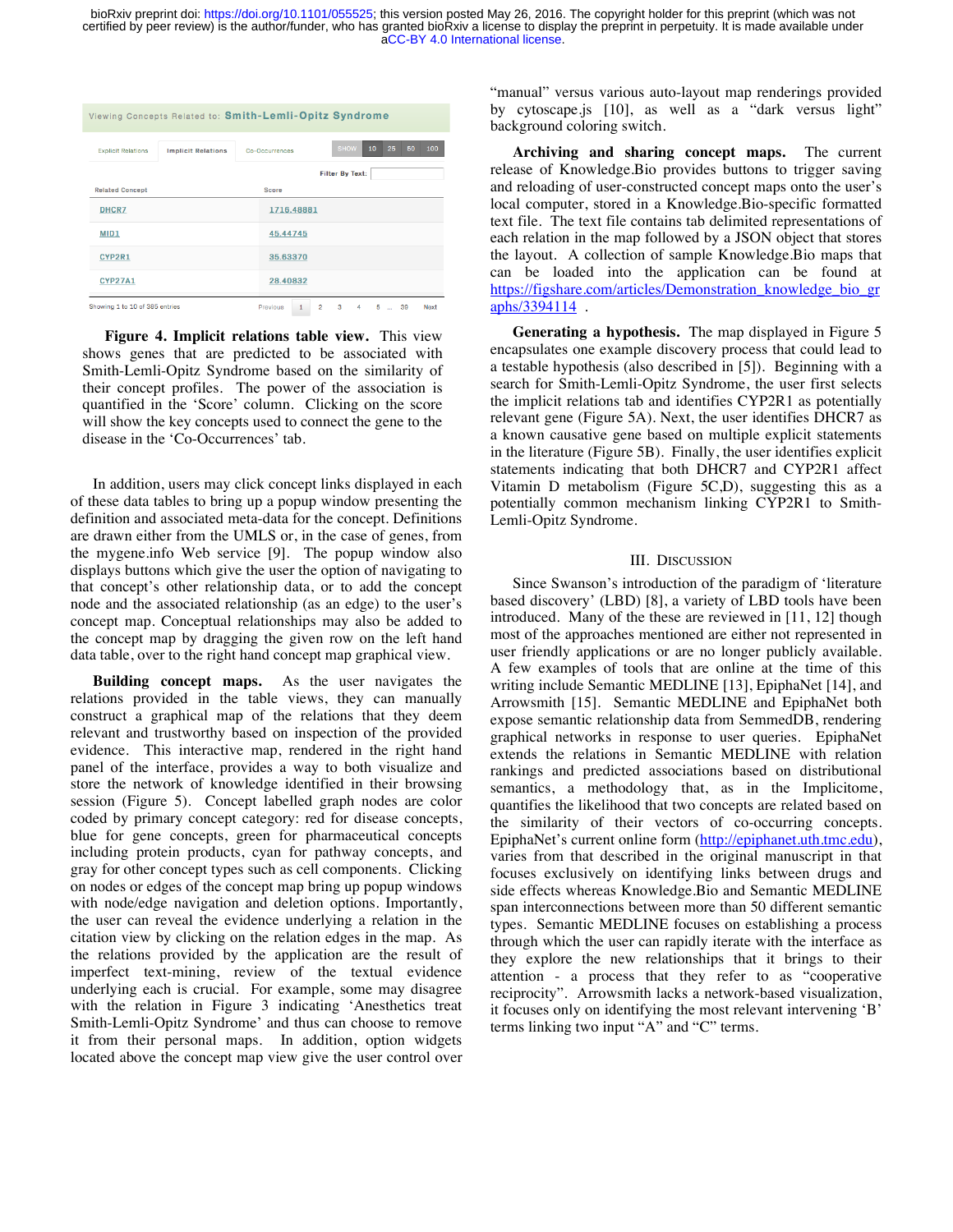

**Figure 5. Knowledge.bio map**. The map shows an implicit connection between Smith-Lemli-Opitz Syndrome and the gene CYP2R1 (A). Further, it shows that CYP2R1 shares a relationship to Vitamin D metabolism with DHCR7 (C,D), a gene known to be genetically associated with Smith-Lemli-Opitz Syndrome (B). Selecting the edges in the map brings up the evidence underlying the relation (as indicated by the red arrow).

Knowledge.Bio is similar in process to Semantic MEDLINE in that it relies on the user to assess the relevancy of the SemRep-mined relations it exposes to them. Key differences are: (1) Knowledge.Bio integrates the implicit gene-disease relations calculated by the Implicitome, (2) the Knowledge.Bio graph is entirely user-created and can be saved and shared where the Semantic MEDLINE graph is an automatically generated view, (3) Semantic MEDLINE requires a UMLS account while no login is needed for Knowledge.Bio, (4) Semantic MEDLINE sessions are oriented around free-text searches into PubMed with semantic predictions drawn from the corresponding abstracts while Knowledge.Bio search is oriented around individual unique concepts.

In future versions of Knowledge.Bio, we hope to build on some of the algorithmic advances of EpiphaNet and related work to provide the user with optional enhanced guidance in their explorations. In particular, we hope to extend the current single-concept search with smart pathfinding options to support "closed discovery" (e.g. given A and D, identify meaningful A- >B...C->D paths that relate them. Apart from these pathfinding services, the application will be extended to incorporate additional 3rd-party data sources such as Gene Ontology annotations that will substantially extend the interconnectedness of its underlying knowledge graph. Finally, and perhaps most importantly, the new version will provide facilities for storing, sharing, discussing and online archiving of user-contributed and user-verified conceptual relationships. These social, collaborative features are intended to stimulate

the evolution of the Knowledge.Bio knowledge base both at the level of individual research projects and at the more global level, weeding out incorrect or uninteresting assertions and expanding the system based on the user community's collective knowledge.

## IV. CONCLUSION

Knowledge.Bio provides a novel Web interface for user discovery and interpretation of research literature, indexed in personal concept maps. The application is responsive, stable, requires no authentication, and provides empowers its users with otherwise hard-to-access text-mined information in a simple, user-friendly manner. Further, the application is completely open source and could easily be extended or adapted by motivated developers.

**Implementation.** Knowledge.Bio is available online at the web site http://knowledge.bio, with open source code available at http://bitbucket.org/sulab/kb1. It consists of a Python Django web application framework enhanced with custom JavaScript code leveraging various general purpose web client libraries, in particular, Jade templates (http://jade-lang.com/), Bootstrap.js (http://getbootstrap.com) and, DataTable.js (http://www.datatables.net). The right hand side concept map graph view is rendered using cytoscape.js (Franz *et al.* 2016). The back end is a MySQL database schema derived from published SemmedDB, UMLS and Implicitome data models.